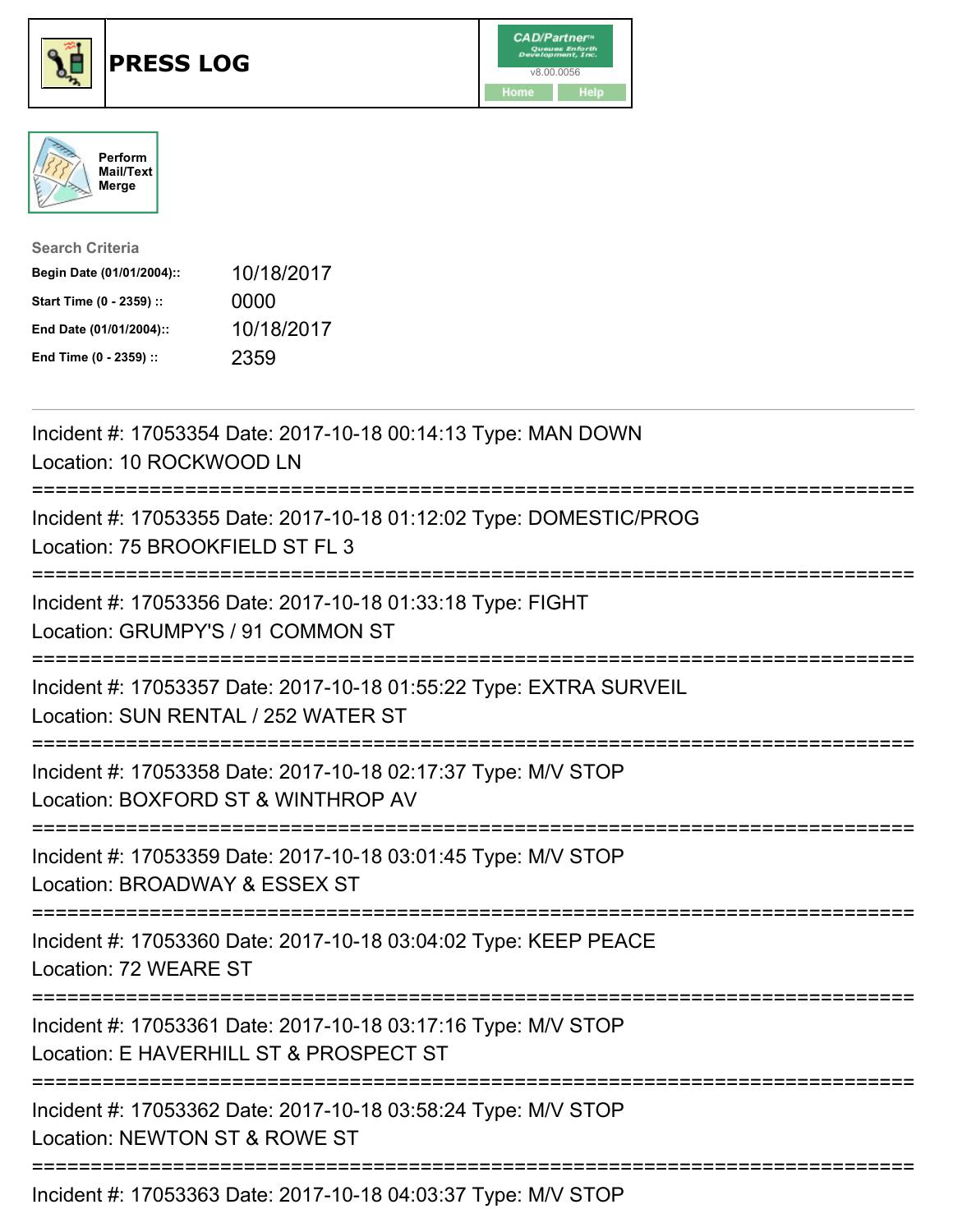Location: BROADWAY & ESSEX ST =========================================================================== Incident #: 17053364 Date: 2017-10-18 04:20:06 Type: M/V STOP Location: MERRIMACK ST & PARKER ST =========================================================================== Incident #: 17053365 Date: 2017-10-18 04:30:20 Type: ALARM/BURG Location: SUPERIOR CLEANERS / 37 ESSEX ST =========================================================================== Incident #: 17053366 Date: 2017-10-18 05:05:01 Type: M/V STOP Location: MELVIN ST & WINTER ST =========================================================================== Incident #: 17053367 Date: 2017-10-18 05:38:06 Type: M/V STOP Location: MERRIMACK ST & S BROADWAY =========================================================================== Incident #: 17053368 Date: 2017-10-18 05:47:08 Type: ALARM/BURG Location: RENA SAN ANTONIO RESIDENCE / 6 MARIQUE DR =========================================================================== Incident #: 17053369 Date: 2017-10-18 06:13:27 Type: ALARM/BURG Location: MED PRESCRIPTION PHARMACY / 360 MERRIMACK ST =========================================================================== Incident #: 17053370 Date: 2017-10-18 06:17:25 Type: SUS PERS/MV Location: JACKSON LUMBER CO. / 215 MARKET ST =========================================================================== Incident #: 17053371 Date: 2017-10-18 06:20:58 Type: M/V STOP Location: AMES ST & HAVERHILL ST =========================================================================== Incident #: 17053372 Date: 2017-10-18 06:37:37 Type: M/V STOP Location: HAVERHILL ST & WEST ST =========================================================================== Incident #: 17053373 Date: 2017-10-18 06:40:33 Type: ALARM/BURG Location: CITY HALL / 200 COMMON ST =========================================================================== Incident #: 17053374 Date: 2017-10-18 06:49:14 Type: M/V STOP Location: 350 MERRIMACK ST =========================================================================== Incident #: 17053375 Date: 2017-10-18 07:08:26 Type: M/V STOP Location: BROADWAY & PARK ST =========================================================================== Incident #: 17053376 Date: 2017-10-18 07:09:43 Type: M/V STOP Location: MERRIMACK ST & PARKER ST ===========================================================================

Incident #: 17053377 Date: 2017-10-18 07:11:24 Type: PARK & WALK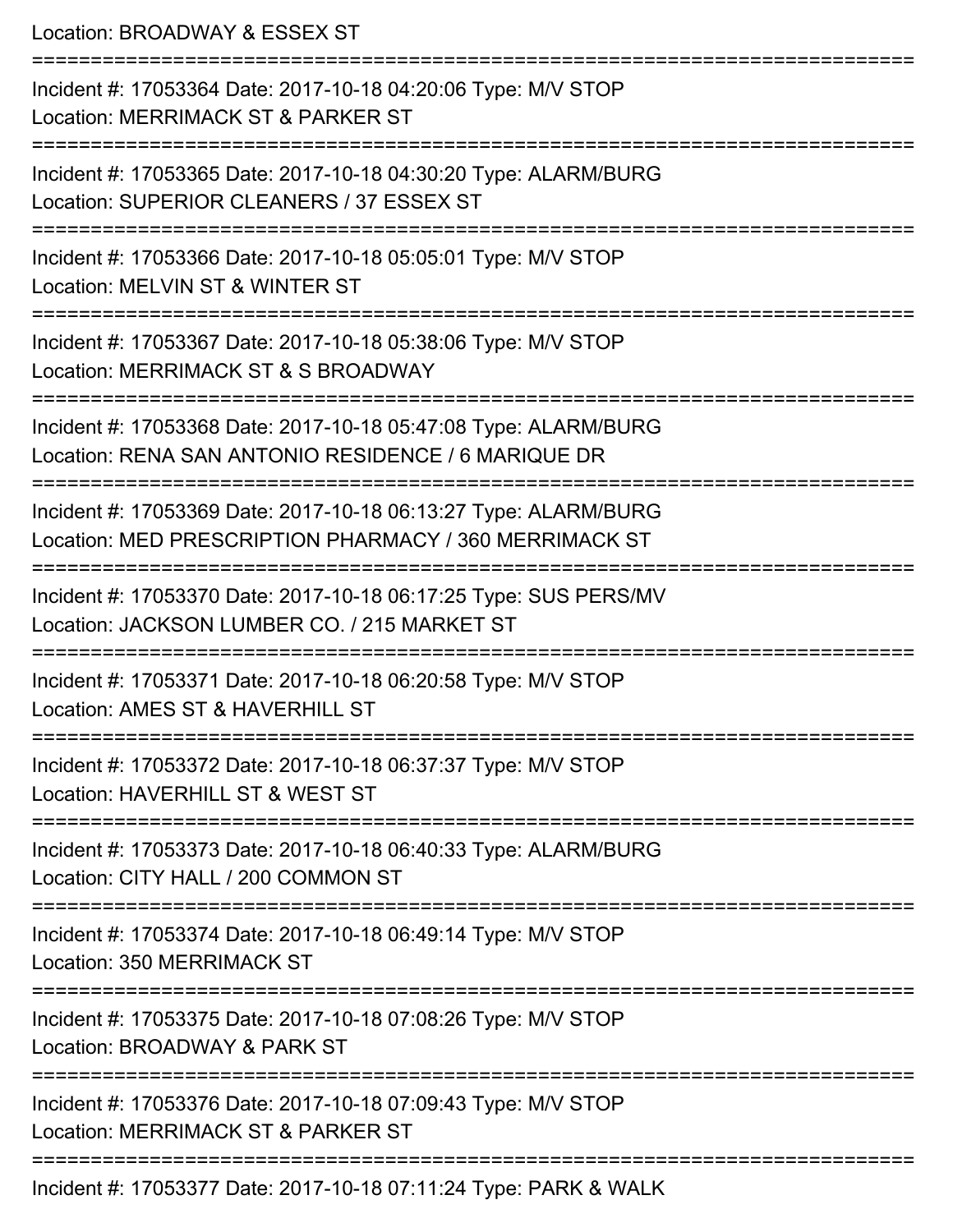| Incident #: 17053378 Date: 2017-10-18 07:19:25 Type: M/V STOP<br>Location: FRANKLIN ST & LOWELL ST                        |
|---------------------------------------------------------------------------------------------------------------------------|
| Incident #: 17053379 Date: 2017-10-18 07:41:54 Type: CLOSE STREET<br>Location: BASSWOOD ST & JUNIPER ST                   |
| Incident #: 17053380 Date: 2017-10-18 07:56:06 Type: ALARM/BURG<br>Location: ESTRELLA OFFICES / 300 ESSEX ST              |
| Incident #: 17053381 Date: 2017-10-18 08:05:53 Type: MV/BLOCKING<br>Location: 97 FOSTER ST                                |
| Incident #: 17053382 Date: 2017-10-18 08:14:26 Type: SHOPLIFTING<br>Location: WALGREENS / 135 BROADWAY<br>:============== |
| Incident #: 17053383 Date: 2017-10-18 08:24:13 Type: SUS PERS/MV<br>Location: 499 ESSEX ST                                |
| Incident #: 17053384 Date: 2017-10-18 08:40:39 Type: AUTO ACC/NO PI<br>Location: MERRIMACK ST & S UNION ST                |
| Incident #: 17053385 Date: 2017-10-18 08:43:45 Type: ALARM/BURG<br>Location: CENTRAL AUTO MUSIC / 273 S UNION ST          |
| Incident #: 17053386 Date: 2017-10-18 08:50:04 Type: LARCENY/PAST<br><b>Location: 4 BENNINGTON ST</b>                     |
| Incident #: 17053387 Date: 2017-10-18 09:08:24 Type: MV/BLOCKING<br><b>Location: 18 FRANKLIN ST</b>                       |
| Incident #: 17053388 Date: 2017-10-18 09:09:11 Type: TRANSPORT<br>Location: 499 ESSEX ST                                  |
| Incident #: 17053389 Date: 2017-10-18 09:16:50 Type: PARK & WALK<br>Location: BRADFORD ST & BROADWAY                      |
| Incident #: 17053390 Date: 2017-10-18 09:16:54 Type: IDENTITY THEFT<br>Location: 102 BAILEY ST #2                         |
| Incident #: 17053391 Date: 2017-10-18 09:53:38 Type: SHOPLIFTING                                                          |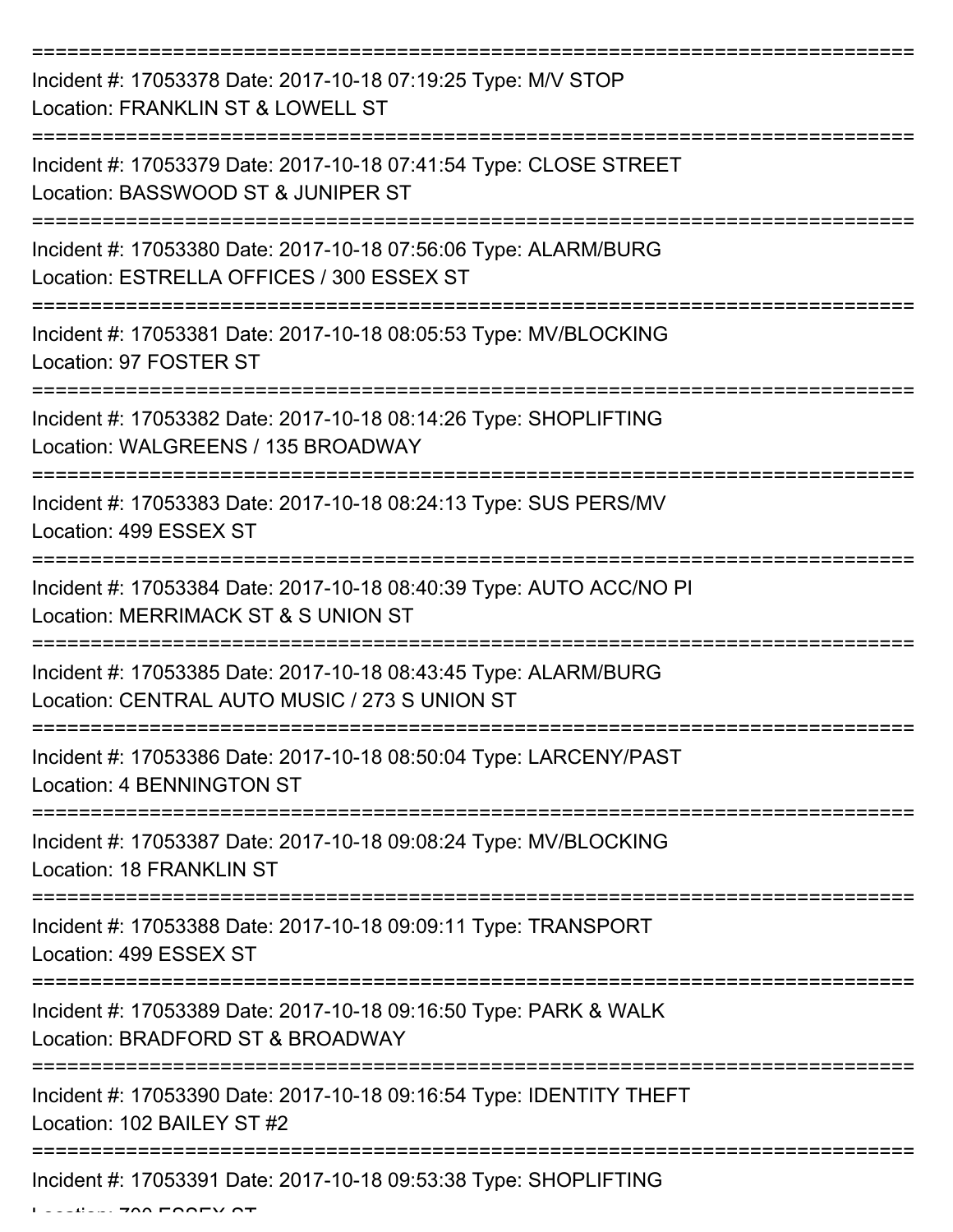| Incident #: 17053392 Date: 2017-10-18 09:59:03 Type: DISTURBANCE<br>Location: 203 HAVERHILL ST FL 1STFL                 |
|-------------------------------------------------------------------------------------------------------------------------|
| Incident #: 17053393 Date: 2017-10-18 10:09:00 Type: GENERAL SERV<br>Location: LAWRENCE GENERAL HOSPITAL / 1 GENERAL ST |
| Incident #: 17053396 Date: 2017-10-18 10:09:28 Type: LARCENY/PAST<br><b>Location: S UNION ST</b>                        |
| Incident #: 17053394 Date: 2017-10-18 10:10:18 Type: AUTO ACC/NO PI<br>Location: 665 HAVERHILL ST                       |
| Incident #: 17053395 Date: 2017-10-18 10:13:07 Type: B&E/PAST<br>Location: SHOWCASE CINEMA / 6 CHICKERING ST            |
| Incident #: 17053397 Date: 2017-10-18 10:18:47 Type: TRANSPORT<br>Location: 459 LOWELL ST                               |
| Incident #: 17053398 Date: 2017-10-18 10:37:27 Type: DISTURBANCE<br>Location: 210 BROADWAY                              |
| Incident #: 17053399 Date: 2017-10-18 10:41:40 Type: GENERAL SERV<br>Location: 46 THORNTON ST                           |
| Incident #: 17053400 Date: 2017-10-18 10:42:45 Type: IDENTITY THEFT<br>Location: 76 SULLIVAN AV #11                     |
| Incident #: 17053401 Date: 2017-10-18 10:53:09 Type: M/V STOP<br>Location: BROADWAY & LOWELL ST                         |
| Incident #: 17053402 Date: 2017-10-18 11:02:55 Type: M/V STOP<br>Location: 205 BROADWAY                                 |
| Incident #: 17053403 Date: 2017-10-18 11:03:47 Type: SEX OFFENDER<br>Location: 90 LOWELL ST                             |
| Incident #: 17053404 Date: 2017-10-18 11:05:17 Type: M/V STOP<br>Location: 350 MERRIMACK ST                             |
| Incident #: 17053405 Date: 2017-10-18 11:10:32 Type: M/V STOP                                                           |

Location: 265 MEDDIMACK ST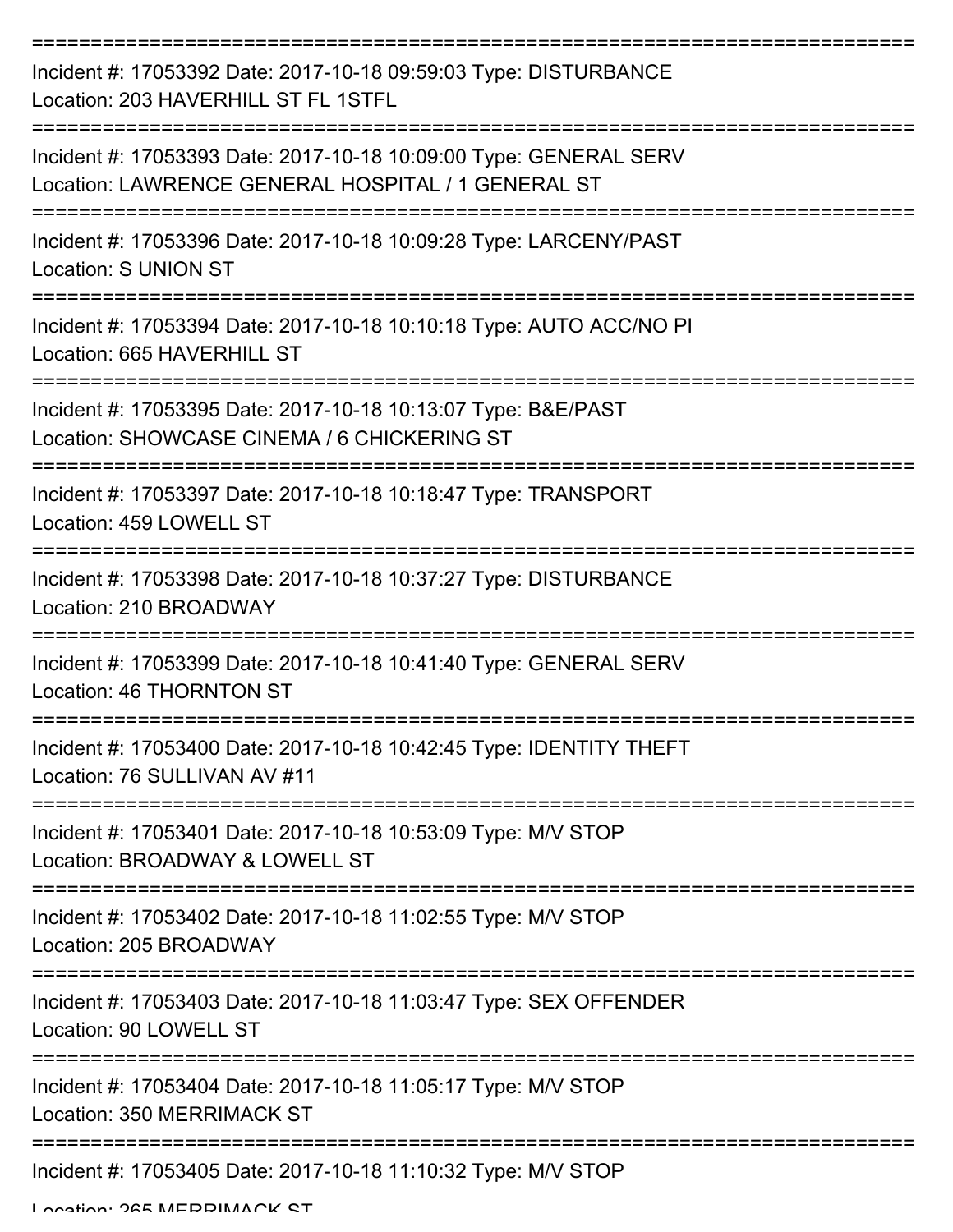| Incident #: 17053406 Date: 2017-10-18 11:13:36 Type: SUS PERS/MV<br>Location: MARKET BASKET / 700 ESSEX ST                |
|---------------------------------------------------------------------------------------------------------------------------|
| Incident #: 17053407 Date: 2017-10-18 11:16:21 Type: MAL DAMAGE<br>Location: 15 UNION ST                                  |
| Incident #: 17053408 Date: 2017-10-18 11:19:19 Type: WOMAN DOWN<br>Location: 149 LAWRENCE ST                              |
| Incident #: 17053409 Date: 2017-10-18 11:26:25 Type: M/V STOP<br>Location: LORING ST & SHAWSHEEN RD                       |
| Incident #: 17053410 Date: 2017-10-18 11:31:03 Type: LARCENY/PAST<br>Location: 252 S BROADWAY #2                          |
| Incident #: 17053411 Date: 2017-10-18 11:32:33 Type: M/V STOP<br>Location: LORING ST & SHAWSHEEN RD                       |
| Incident #: 17053413 Date: 2017-10-18 11:41:10 Type: INVESTIGATION<br>Location: 349 ESSEX ST #2C                          |
| Incident #: 17053412 Date: 2017-10-18 11:44:05 Type: STOL/MV/PAS<br>Location: 380 S UNION ST                              |
| Incident #: 17053414 Date: 2017-10-18 11:52:02 Type: SUS PERS/MV<br>Location: 117 ABBOTT ST                               |
| Incident #: 17053415 Date: 2017-10-18 11:54:02 Type: WARRANT SERVE<br>Location: DRACUT / 26 FIRST                         |
| Incident #: 17053416 Date: 2017-10-18 12:07:04 Type: AUTO ACC/NO PI<br>Location: OASIS ADULT HEALTH CENTER / 120 BROADWAY |
| Incident #: 17053417 Date: 2017-10-18 12:10:42 Type: 209A/SERVE<br>Location: 95 JAMAICA ST                                |
| Incident #: 17053418 Date: 2017-10-18 12:23:28 Type: MEDIC SUPPORT<br>Location: BROADWAY & VALLEY ST                      |
| -----------------------------------<br>Incident #: 17053419 Date: 2017-10-18 12:23:36 Type: WIRE DOWN                     |

Location: 173 175 WEST ST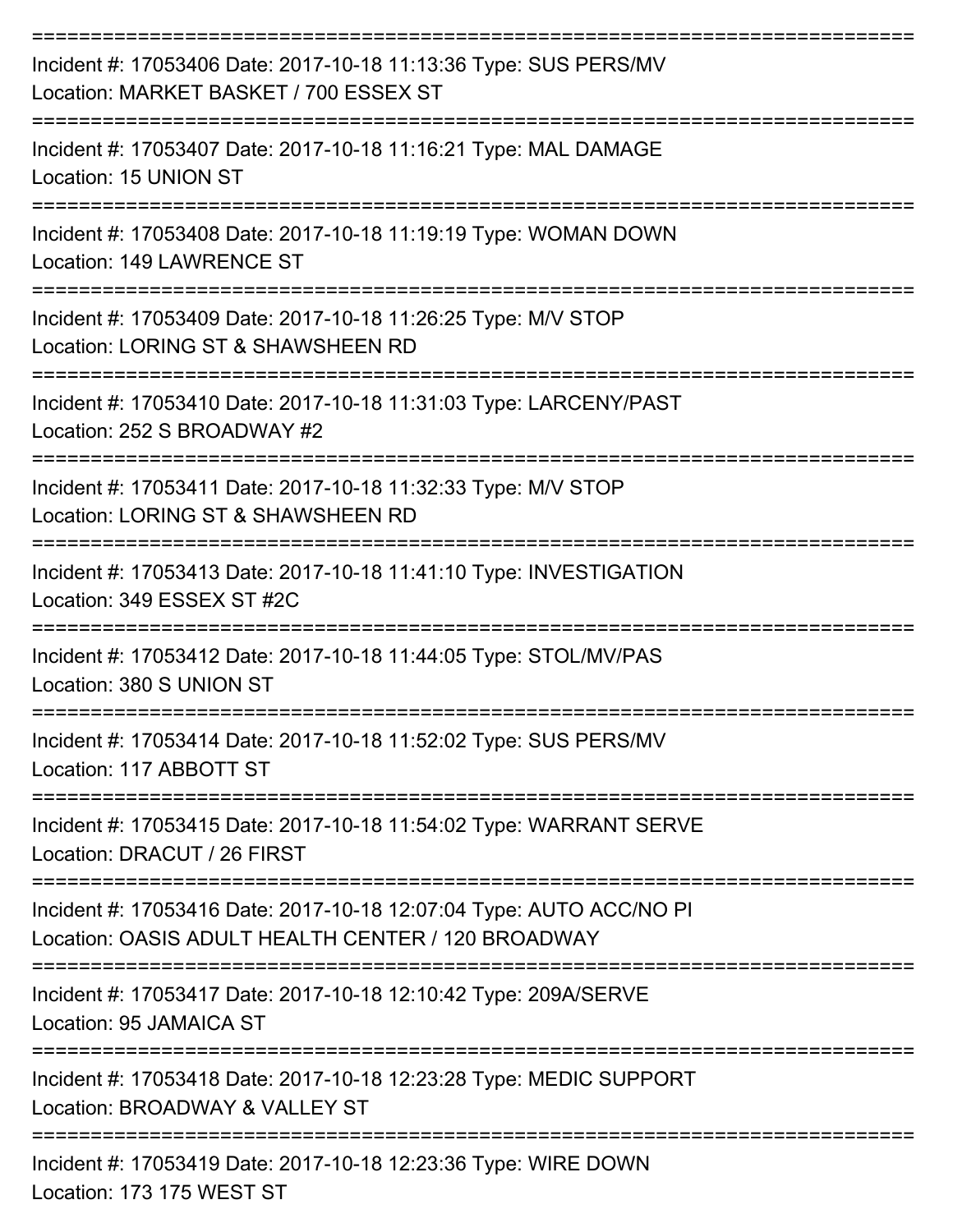| Incident #: 17053420 Date: 2017-10-18 12:25:21 Type: DRUG VIO<br>Location: SHAWSHEEN RD & @COSTELLO PARK |
|----------------------------------------------------------------------------------------------------------|
| Incident #: 17053421 Date: 2017-10-18 12:37:04 Type: PARK & WALK<br>Location: BRADFORD ST & BROADWAY     |
| Incident #: 17053422 Date: 2017-10-18 12:42:24 Type: HIT & RUN M/V<br><b>Location: WINTHROP AV</b>       |
| Incident #: 17053423 Date: 2017-10-18 12:55:02 Type: LOST PROPERTY<br>Location: 30 HOBSON ST             |
| Incident #: 17053425 Date: 2017-10-18 13:02:45 Type: HIT & RUN M/V<br>Location: 89 LEROY AV              |
| Incident #: 17053424 Date: 2017-10-18 13:03:13 Type: HIT & RUN M/V<br>Location: 139 A HAVERHILL ST       |
| Incident #: 17053427 Date: 2017-10-18 13:06:42 Type: RECOV/STOL/MV<br>Location: B&P AUTO / 416 BROADWAY  |
| Incident #: 17053426 Date: 2017-10-18 13:07:02 Type: NOISE ORD<br><b>Location: 56 HANCOCK ST</b>         |
| Incident #: 17053428 Date: 2017-10-18 13:08:48 Type: FIGHT<br><b>Location: THORNTON AV</b>               |
| Incident #: 17053429 Date: 2017-10-18 13:14:38 Type: MEDIC SUPPORT<br>Location: 129 S BROADWAY           |
| Incident #: 17053430 Date: 2017-10-18 13:23:27 Type: ASSIST FIRE<br>Location: JB LOUNGE / 151 S UNION ST |
| Incident #: 17053431 Date: 2017-10-18 13:30:30 Type: 209A/SERVE<br>Location: 109 GARDEN ST               |
| Incident #: 17053432 Date: 2017-10-18 13:31:04 Type: SUS PERS/MV<br>Location: 94 GLENN ST                |
| Incident #: 17053433 Date: 2017-10-18 13:34:53 Type: 209A/SERVE<br>Location: 40 SUMMER ST                |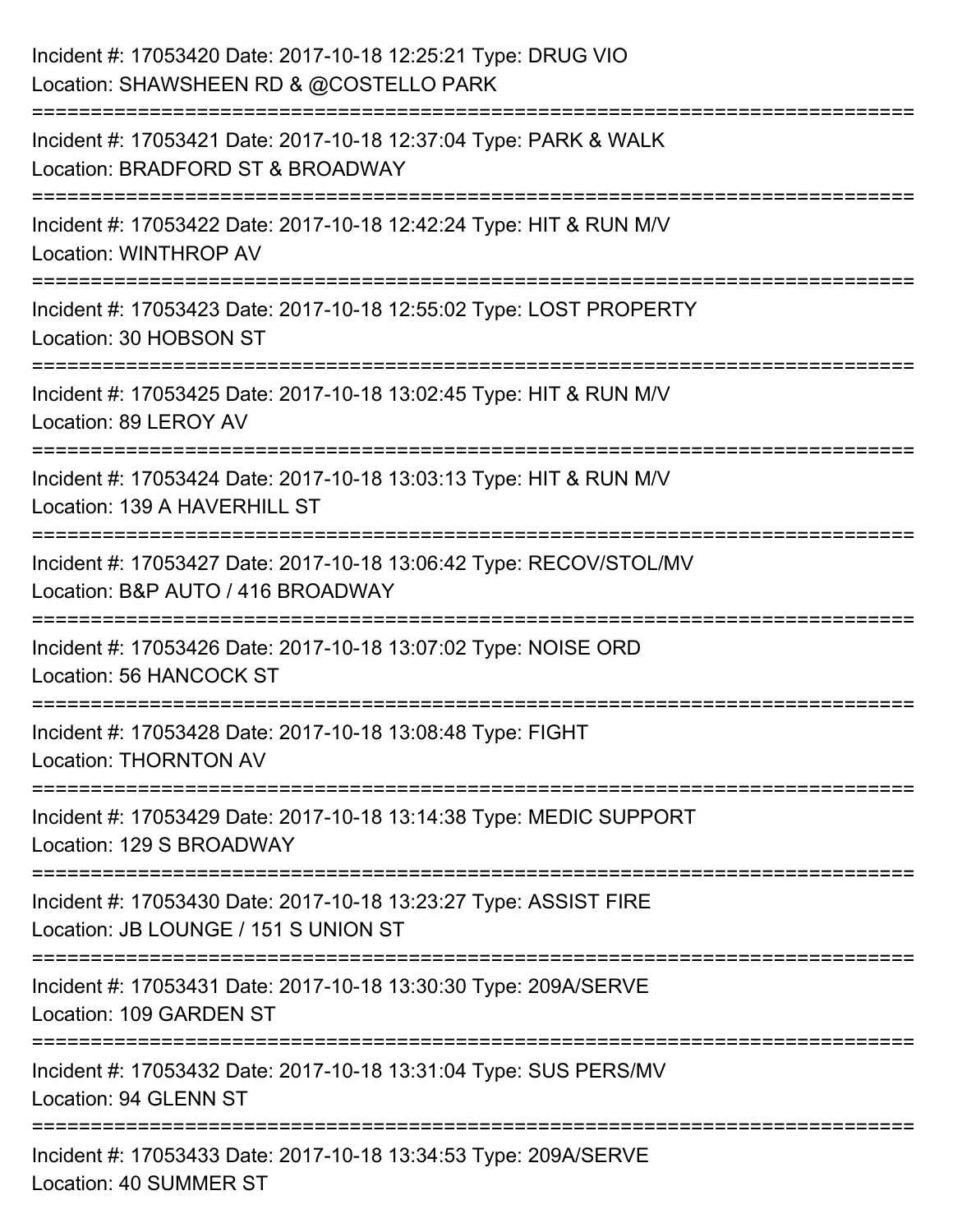| Incident #: 17053434 Date: 2017-10-18 13:40:46 Type: 209A/SERVE<br>Location: 105 HAVERHILL ST                                   |
|---------------------------------------------------------------------------------------------------------------------------------|
| Incident #: 17053435 Date: 2017-10-18 13:46:41 Type: 209A/SERVE<br><b>Location: 40 LAWRENCE ST</b>                              |
| Incident #: 17053436 Date: 2017-10-18 13:49:09 Type: DRUG VIO<br>Location: 19 OREGON AV<br>:=================================== |
| Incident #: 17053437 Date: 2017-10-18 13:56:39 Type: 209A/SERVE<br>Location: 20 WILLOUGHBY ST                                   |
| Incident #: 17053438 Date: 2017-10-18 13:57:43 Type: B&E/ATTEMPY<br>Location: 23 WESLEY ST #1                                   |
| Incident #: 17053439 Date: 2017-10-18 14:12:30 Type: 209A/SERVE<br>Location: 306 S UNION ST                                     |
| Incident #: 17053440 Date: 2017-10-18 14:22:22 Type: M/V STOP<br>Location: CANAL ST & UNION ST                                  |
| Incident #: 17053442 Date: 2017-10-18 14:25:44 Type: B&E/ATTEMPY<br>Location: 66 SARATOGA ST FL 3                               |
| Incident #: 17053441 Date: 2017-10-18 14:26:20 Type: INVESTIGATION<br>Location: 62 MELVIN ST #11-19                             |
| Incident #: 17053443 Date: 2017-10-18 14:28:27 Type: M/V STOP<br>Location: 50 SALEM ST<br>:==================================   |
| Incident #: 17053445 Date: 2017-10-18 14:31:33 Type: ALARM/HOLD<br>Location: MI CARE CENTER / 0 BENNINGTON ST                   |
| Incident #: 17053444 Date: 2017-10-18 14:32:07 Type: 209A/SERVE<br>Location: 100 CHESTER ST                                     |
| Incident #: 17053446 Date: 2017-10-18 14:36:13 Type: 209A/SERVE<br>Location: 62 BOWDOIN ST                                      |
| Incident #: 17053447 Date: 2017-10-18 14:38:37 Type: MISSING PERS<br>Location: 40 TEWKSBURY ST                                  |

===========================================================================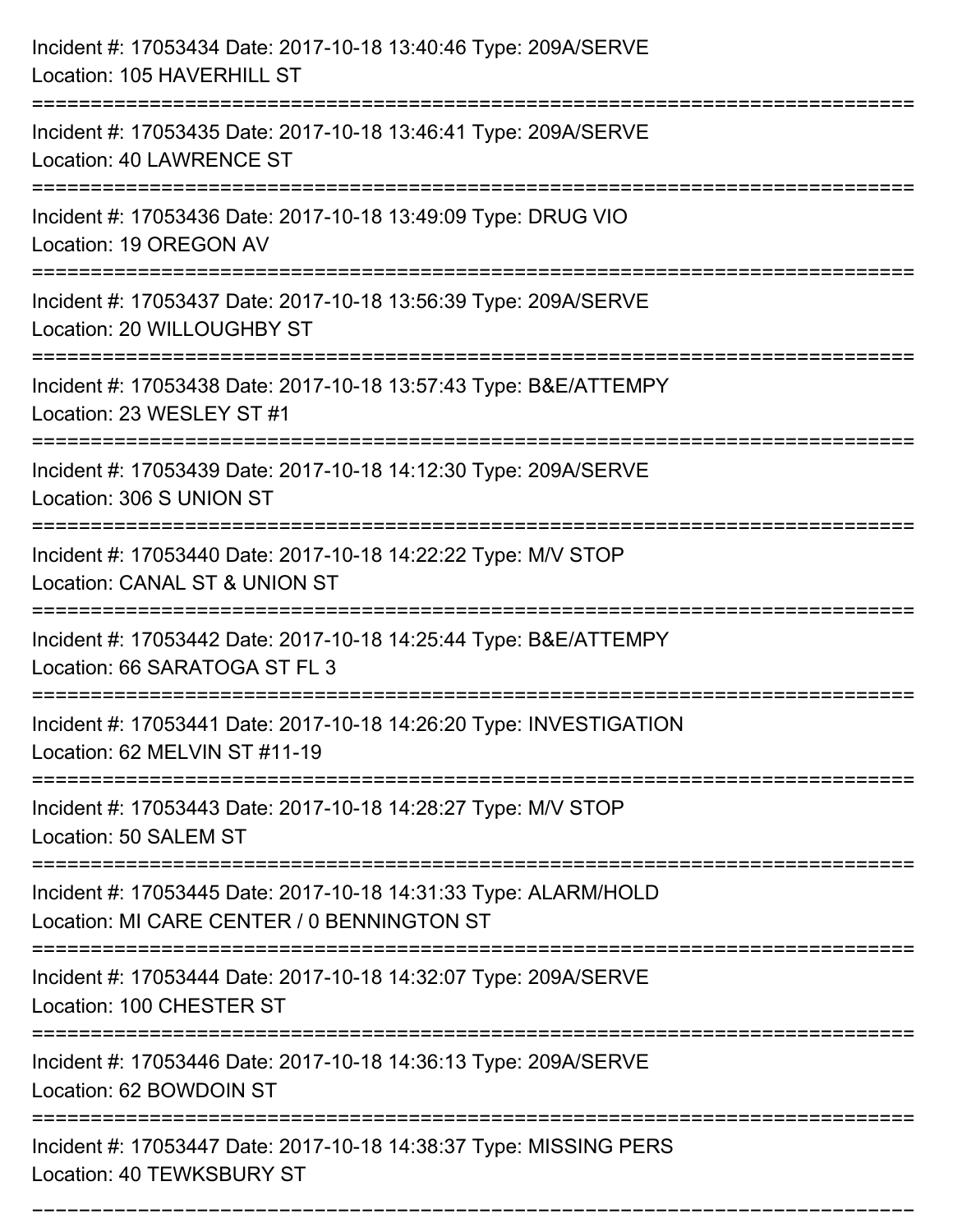| Incident #: 17053448 Date: 2017-10-18 14:44:55 Type: M/V STOP<br>Location: S BROADWAY & SALEM ST                                                                  |
|-------------------------------------------------------------------------------------------------------------------------------------------------------------------|
| =======================<br>Incident #: 17053449 Date: 2017-10-18 14:50:30 Type: CK WELL BEING<br><b>Location: 1 TREMONT ST</b>                                    |
| Incident #: 17053450 Date: 2017-10-18 14:58:45 Type: IDENTITY THEFT<br>Location: 93 1/2 S BROADWAY<br>===================================<br>-------------------  |
| Incident #: 17053451 Date: 2017-10-18 15:04:53 Type: ALARM/BURG<br>Location: 22 SCHOOL ST                                                                         |
| Incident #: 17053452 Date: 2017-10-18 15:21:09 Type: M/V STOP<br>Location: AMESBURY ST & LOWELL ST<br>------------------                                          |
| Incident #: 17053453 Date: 2017-10-18 15:25:59 Type: M/V STOP<br>Location: BROADWAY & LOWELL ST                                                                   |
| Incident #: 17053454 Date: 2017-10-18 15:31:23 Type: M/V STOP<br>Location: BROADWAY & LOWELL ST                                                                   |
| Incident #: 17053455 Date: 2017-10-18 15:34:50 Type: INVEST CONT<br>Location: 144 BERNARD AV                                                                      |
| Incident #: 17053456 Date: 2017-10-18 15:39:33 Type: M/V STOP<br>Location: BROADWAY & LOWELL ST                                                                   |
| Incident #: 17053457 Date: 2017-10-18 15:42:43 Type: INVEST CONT<br>Location: 62 MELVIN ST #11-19                                                                 |
| Incident #: 17053458 Date: 2017-10-18 15:50:14 Type: M/V STOP<br>Location: BROADWAY & LOWELL ST                                                                   |
| Incident #: 17053459 Date: 2017-10-18 15:51:06 Type: SUS PERS/MV<br>Location: 53 SALEM ST                                                                         |
| Incident #: 17053460 Date: 2017-10-18 15:58:19 Type: AUTO ACC/NO PI<br>Location: SEVEN ELEVEN / 99 HAMPSHIRE ST                                                   |
| -------------------------------<br>---------------------------<br>Incident #: 17053461 Date: 2017-10-18 15:59:46 Type: M/V STOP<br>Location: BROADWAY & LOWELL ST |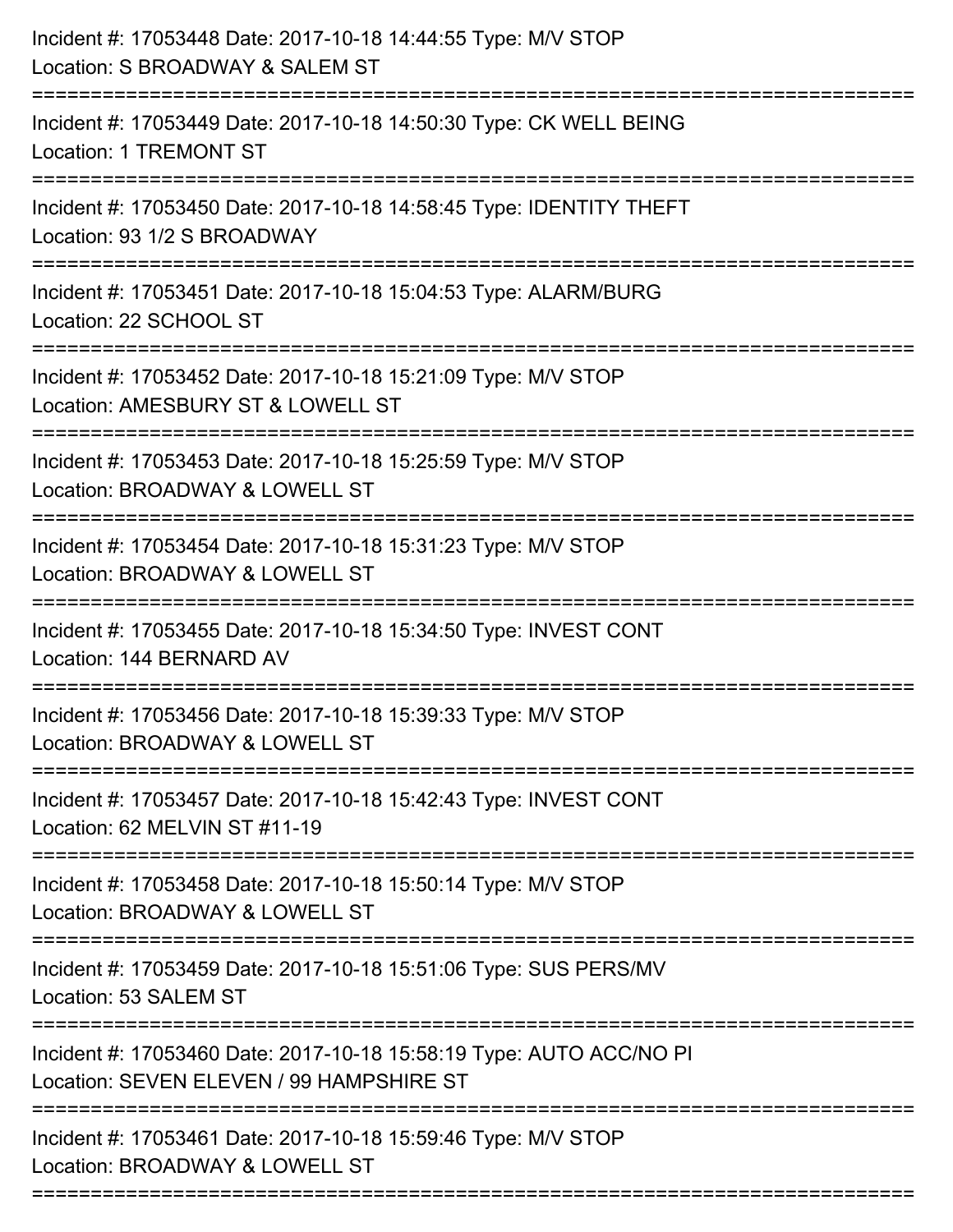Location: ESSEX ST & LAWRENCE ST =========================================================================== Incident #: 17053463 Date: 2017-10-18 16:01:26 Type: M/V STOP Location: FALMOUTH ST & S UNION ST =========================================================================== Incident #: 17053464 Date: 2017-10-18 16:05:46 Type: M/V STOP Location: BROADWAY & LOWELL ST =========================================================================== Incident #: 17053465 Date: 2017-10-18 16:06:22 Type: 911 HANG UP Location: 525 ESSEX ST =========================================================================== Incident #: 17053466 Date: 2017-10-18 16:06:30 Type: M/V STOP Location: 76 SALEM ST =========================================================================== Incident #: 17053467 Date: 2017-10-18 16:10:20 Type: M/V STOP Location: 83 CAMBRIDGE ST =========================================================================== Incident #: 17053468 Date: 2017-10-18 16:16:04 Type: M/V STOP Location: 417 CANAL ST =========================================================================== Incident #: 17053469 Date: 2017-10-18 16:17:33 Type: CK WELL BEING Location: 32-34 BYRON AV =========================================================================== Incident #: 17053470 Date: 2017-10-18 16:20:06 Type: MAL DAMAGE Location: 139 E HAVERHILL ST =========================================================================== Incident #: 17053471 Date: 2017-10-18 16:21:54 Type: M/V STOP Location: CAMBRIDGE ST & WINTHROP AV =========================================================================== Incident #: 17053472 Date: 2017-10-18 16:25:23 Type: ANIMAL COMPL Location: 92 FARLEY ST =========================================================================== Incident #: 17053473 Date: 2017-10-18 16:30:28 Type: M/V STOP Location: ANDOVER ST & PARKER ST =========================================================================== Incident #: 17053474 Date: 2017-10-18 16:31:10 Type: M/V STOP Location: BROADWAY & CONCORD ST =========================================================================== Incident #: 17053475 Date: 2017-10-18 16:42:46 Type: ALARM/BURG Location: HERNANDEZ RESD / 82 BOXFORD ST ===========================================================================

Incident #: 170534 Date: 2017 10 18 16:53:34 Type: 2017 10 18 16:53:34 Type: 2017 10 18 16:53:34 Type: 2017 10<br>.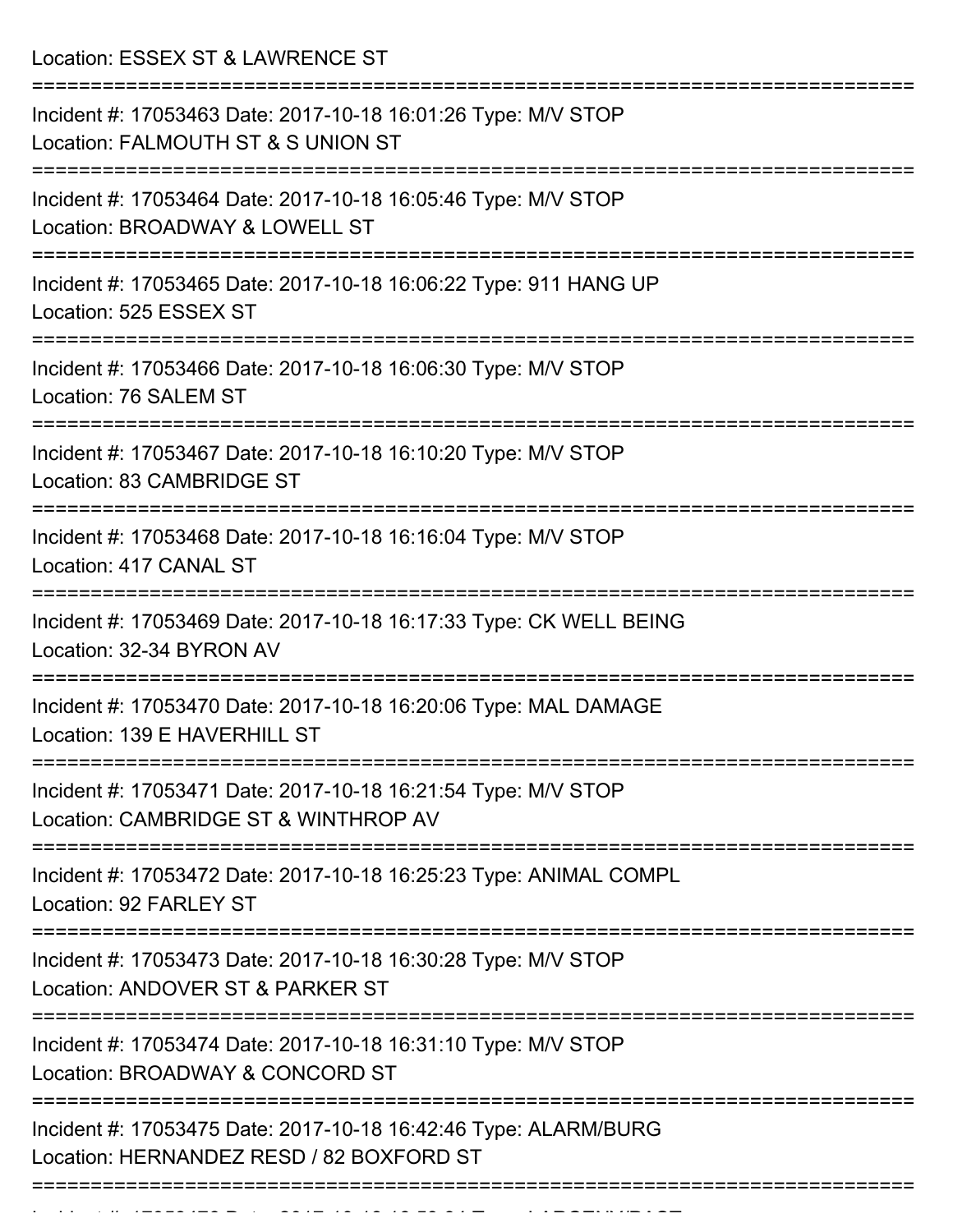Location: 30 LEEDS TER

| Incident #: 17053477 Date: 2017-10-18 16:59:18 Type: GENERAL SERV<br>Location: 154 BROADWAY                                       |
|-----------------------------------------------------------------------------------------------------------------------------------|
| Incident #: 17053478 Date: 2017-10-18 17:01:05 Type: GUN CALL<br>Location: ALLEN ST & SUMMER ST                                   |
| Incident #: 17053480 Date: 2017-10-18 17:04:25 Type: HIT & RUN M/V<br>Location: WINTHROP AV                                       |
| Incident #: 17053479 Date: 2017-10-18 17:05:08 Type: AMBULANCE ASSSI<br>Location: 19 WINTER ST                                    |
| Incident #: 17053481 Date: 2017-10-18 17:15:17 Type: GENERAL SERV<br>Location: DEMOULAS MARKET / 700 ESSEX ST                     |
| Incident #: 17053482 Date: 2017-10-18 17:15:22 Type: MISSING PERS<br>Location: 24 CEDAR ST #2                                     |
| Incident #: 17053483 Date: 2017-10-18 17:20:21 Type: ALARM/BURG<br>Location: 1 RIVER POINTE WY                                    |
| Incident #: 17053484 Date: 2017-10-18 17:28:24 Type: ALARM/BURG<br>Location: 252 ANDOVER ST                                       |
| Incident #: 17053485 Date: 2017-10-18 17:58:13 Type: NOISE ORD<br>Location: 54 CAMBRIDGE ST                                       |
| Incident #: 17053486 Date: 2017-10-18 18:01:19 Type: FIRE<br><b>Location: 85 MANCHESTER ST</b>                                    |
| ==============================<br>Incident #: 17053487 Date: 2017-10-18 18:09:38 Type: M/V STOP<br>Location: AVON ST & JACKSON ST |
| Incident #: 17053488 Date: 2017-10-18 18:10:52 Type: DOMESTIC/PROG<br>Location: 525 ESSEX ST #402                                 |
| Incident #: 17053489 Date: 2017-10-18 18:36:55 Type: INVEST CONT<br>Location: 115 JACKSON ST                                      |
|                                                                                                                                   |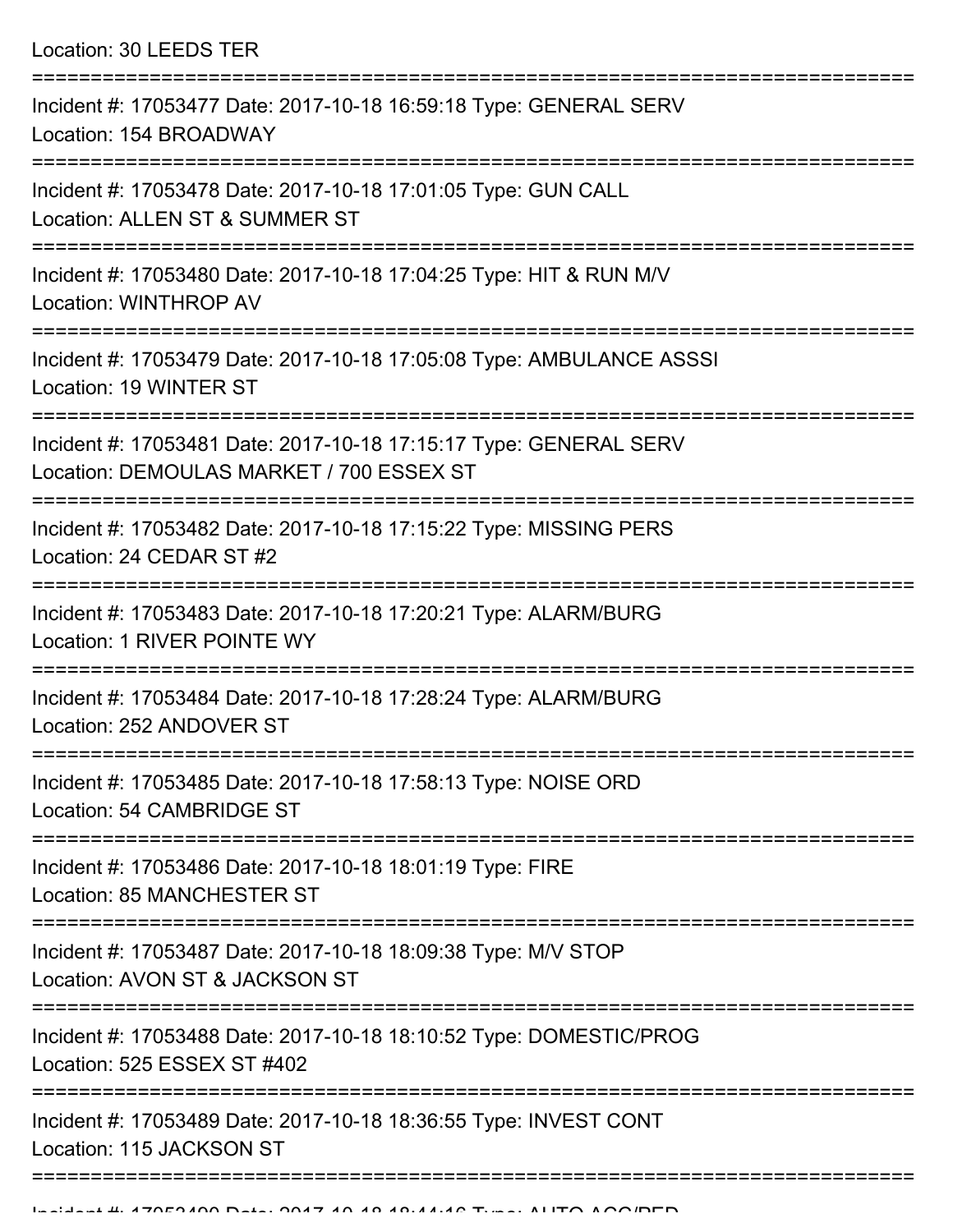| Location: BROADWAY & COMMON ST                                                                                                            |
|-------------------------------------------------------------------------------------------------------------------------------------------|
| Incident #: 17053491 Date: 2017-10-18 18:54:36 Type: GENERAL SERV<br>Location: 2 CUSTER ST                                                |
| ===================================<br>Incident #: 17053492 Date: 2017-10-18 19:03:13 Type: ANIMAL COMPL<br>Location: 264 JACKSON ST FL 1 |
| Incident #: 17053493 Date: 2017-10-18 19:08:01 Type: ALARM/BURG<br>Location: COMMUNITY DAYCARE / 190 HAMPSHIRE ST                         |
| Incident #: 17053494 Date: 2017-10-18 19:10:53 Type: AUTO ACC/NO PI<br>Location: SUMMER ST & UNION ST                                     |
| Incident #: 17053496 Date: 2017-10-18 19:19:47 Type: WARRANT SERVE<br>Location: 67 FRANKLIN ST #1                                         |
| Incident #: 17053495 Date: 2017-10-18 19:20:05 Type: UNATENEDCHILD<br>Location: 194 BROADWAY                                              |
| Incident #: 17053497 Date: 2017-10-18 19:39:05 Type: MV/BLOCKING<br>Location: 20 THORNDIKE ST                                             |
| Incident #: 17053498 Date: 2017-10-18 19:55:51 Type: MEDIC SUPPORT<br>Location: 46 HOFFMAN AV                                             |
| Incident #: 17053499 Date: 2017-10-18 20:05:36 Type: DISTURBANCE<br>Location: 38 DOYLE ST                                                 |
| Incident #: 17053500 Date: 2017-10-18 20:16:00 Type: INVEST CONT<br>Location: 1 BEACON AV                                                 |
| Incident #: 17053501 Date: 2017-10-18 20:18:12 Type: UNWANTEDGUEST<br>Location: 106 BERNARD AV                                            |
| Incident #: 17053502 Date: 2017-10-18 20:20:20 Type: M/V STOP<br>Location: METHUEN ST & UNION ST                                          |
| Incident #: 17053503 Date: 2017-10-18 20:25:18 Type: M/V STOP<br>Location: FRANKLIN ST & LOWELL ST                                        |
| Incident #: 17053504 Date: 2017-10-18 20:28:39 Type: AUTO ACC/PED                                                                         |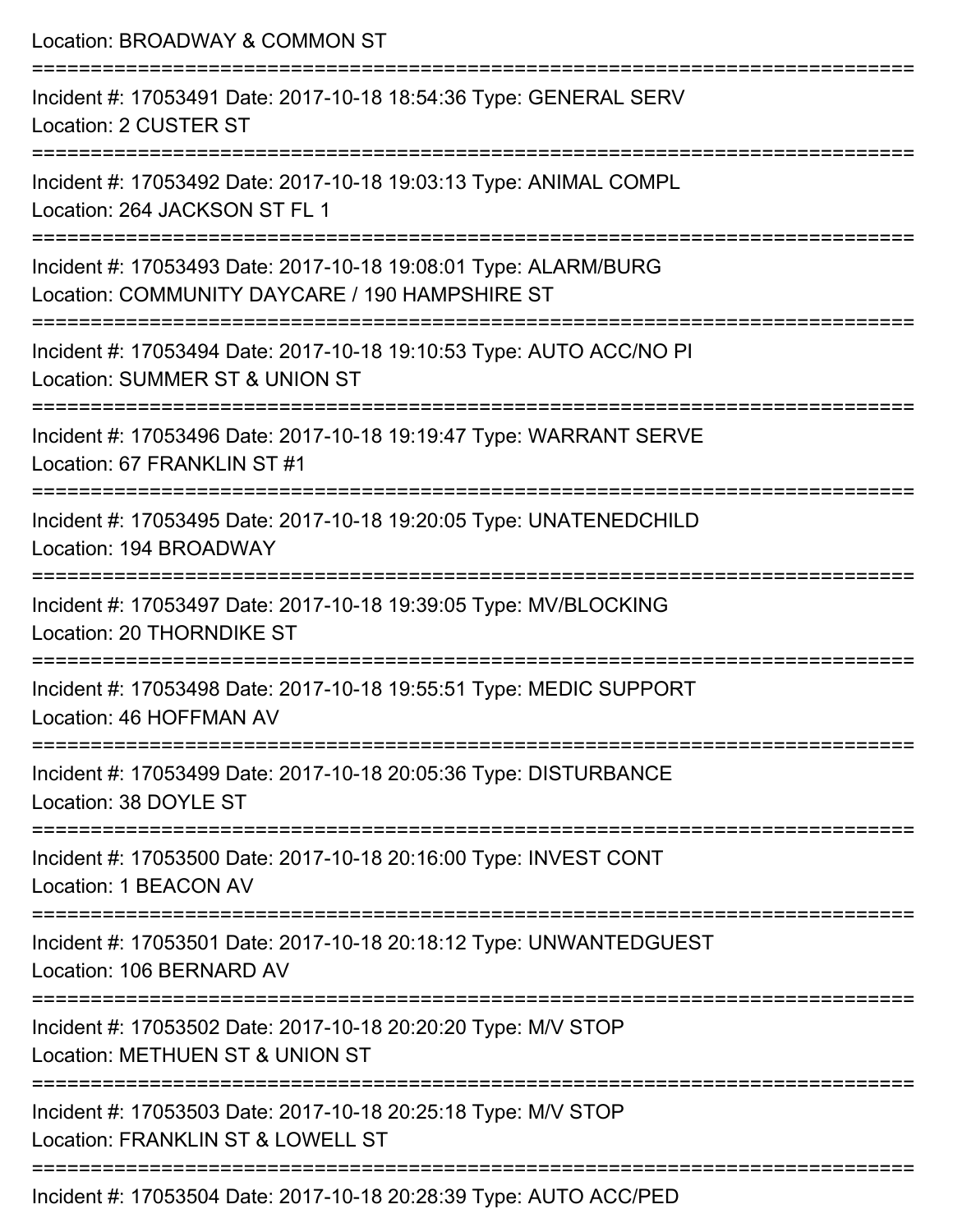| Incident #: 17053505 Date: 2017-10-18 20:32:33 Type: SUS PERS/MV<br>Location: 11 MARK LN             |
|------------------------------------------------------------------------------------------------------|
| Incident #: 17053506 Date: 2017-10-18 20:44:08 Type: SUS PERS/MV<br>Location: 73 SPRINGFIELD ST      |
| Incident #: 17053507 Date: 2017-10-18 20:45:55 Type: DOMESTIC/PROG<br>Location: 118 THOREAU WAY #628 |
| Incident #: 17053508 Date: 2017-10-18 20:55:11 Type: MAL DAMAGE<br>Location: 140 HANCOCK ST          |
| Incident #: 17053509 Date: 2017-10-18 20:58:48 Type: DRUG VIO<br>Location: 77 S UNION ST             |
| Incident #: 17053510 Date: 2017-10-18 21:18:54 Type: DRUG VIO<br>Location: 83 EASTON ST              |
| Incident #: 17053511 Date: 2017-10-18 21:48:29 Type: DOMESTIC/PROG<br>Location: 2 MUSEUM SQ #111     |
| Incident #: 17053512 Date: 2017-10-18 22:02:52 Type: MEDIC SUPPORT<br>Location: 118 HAVERHILL ST #1  |
| Incident #: 17053513 Date: 2017-10-18 22:06:38 Type: M/V STOP<br>Location: COMMON ST & HAMPSHIRE ST  |
| Incident #: 17053514 Date: 2017-10-18 22:09:59 Type: M/V STOP<br>Location: 1 MILL ST                 |
| Incident #: 17053515 Date: 2017-10-18 22:12:08 Type: M/V STOP<br>Location: 530 S UNION ST            |
| Incident #: 17053516 Date: 2017-10-18 22:13:35 Type: WARRANT SERVE<br>Location: 111 BEACON AV        |
| Incident #: 17053517 Date: 2017-10-18 22:22:06 Type: M/V STOP<br>Location: 421 S BROADWAY            |
| Incident #: 17053518 Date: 2017-10-18 22:27:27 Type: M/V STOP                                        |